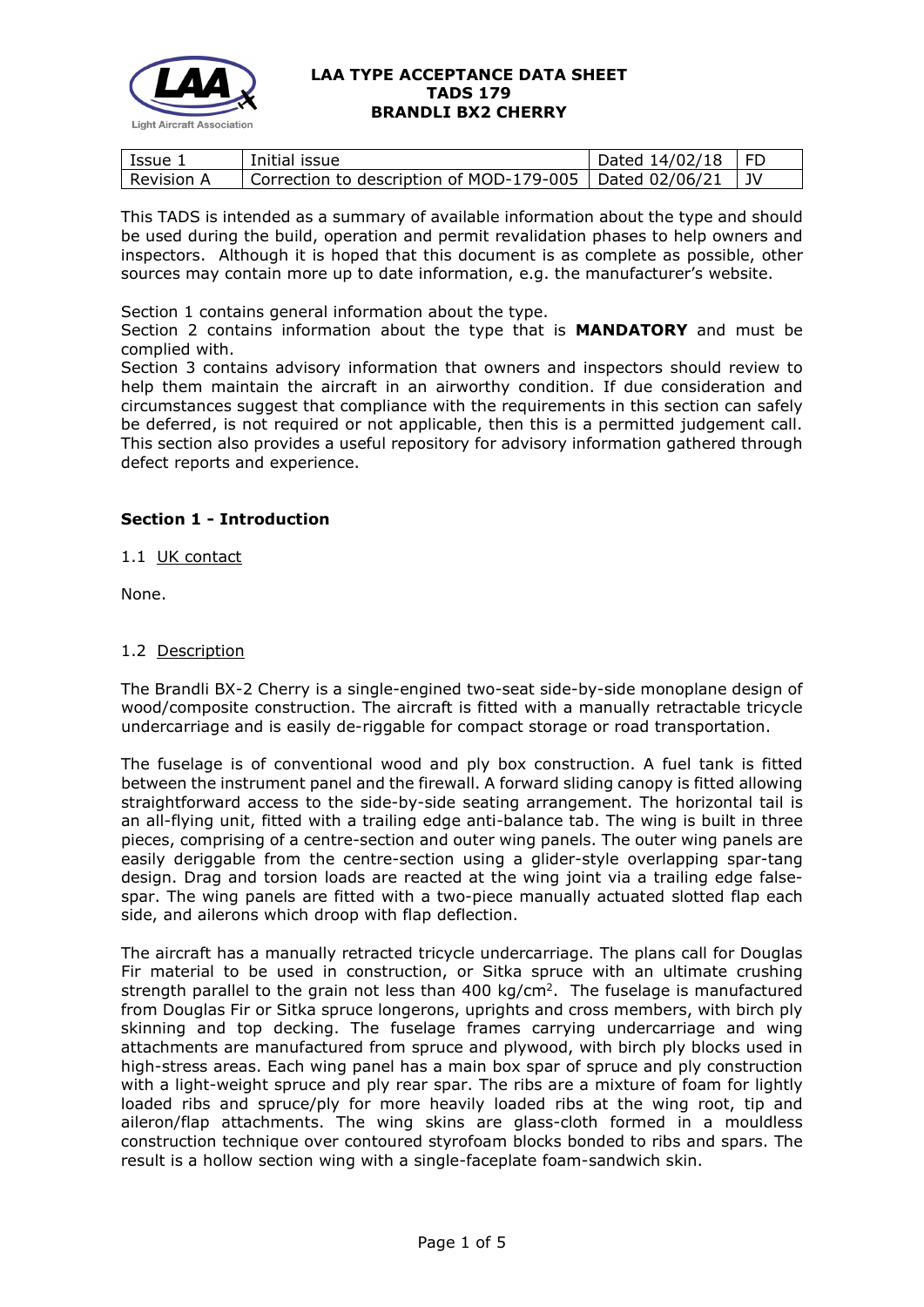

The tailplane, fin and rudder, plus flaps and ailerons, have a similar construction to the wings albeit with solid foam cores rather than individual top and bottom blocks.

The tailplane halves are mounted onto an aluminium tube that pivots on fittings bolted to the fuselage. The tailplane halves are locked in place by a pin at approximately mid semi-span which carries torque loads into the aluminium tube and prevents the tailplane halves from moving spanwise. The main undercarriage is a two-piece wood/glassfibre/epoxy cantilever spring, while the nosewheel is made up of telescopic steel tube. Retraction is by a cable/pulley arrangement working through a single operating lever.

LAA examples have been accepted with the Continental C90 (as per drawings) and with the Rotax 912-ULS engine.

## **Section 2 – Mandatory information for owners, operators and inspectors**

At all times, responsibility for the maintenance and airworthiness of an aircraft rests with the owner. Condition No 3 of a Permit to Fly requires that: *"the aircraft shall be maintained in an airworthy condition".* 

## 2.1 Fast Build Kit 51% Compliance

Not applicable: plans-built.

#### 2.2 Build Manual

Nil. Construction drawing set provides all required information

## 2.3 Build Inspections

Build inspection schedule 16 (BX2 Cherry). Inspector approval codes A-A or A-W. Inspector signing off final inspection also requires 'first flight' endorsement.

#### 2.4 Flight Manual

Nil available

#### 2.5 Mandatory Permit Directives

None specifically applicable to this aircraft type.

Also check the LAA website for MPDs that are non-type specific [\(TL2.22\)](http://www.lightaircraftassociation.co.uk/engineering/TechnicalLeaflets/Operating%20An%20Aircraft/TL%202.22%20non-type%20specific%20MPDs.pdf).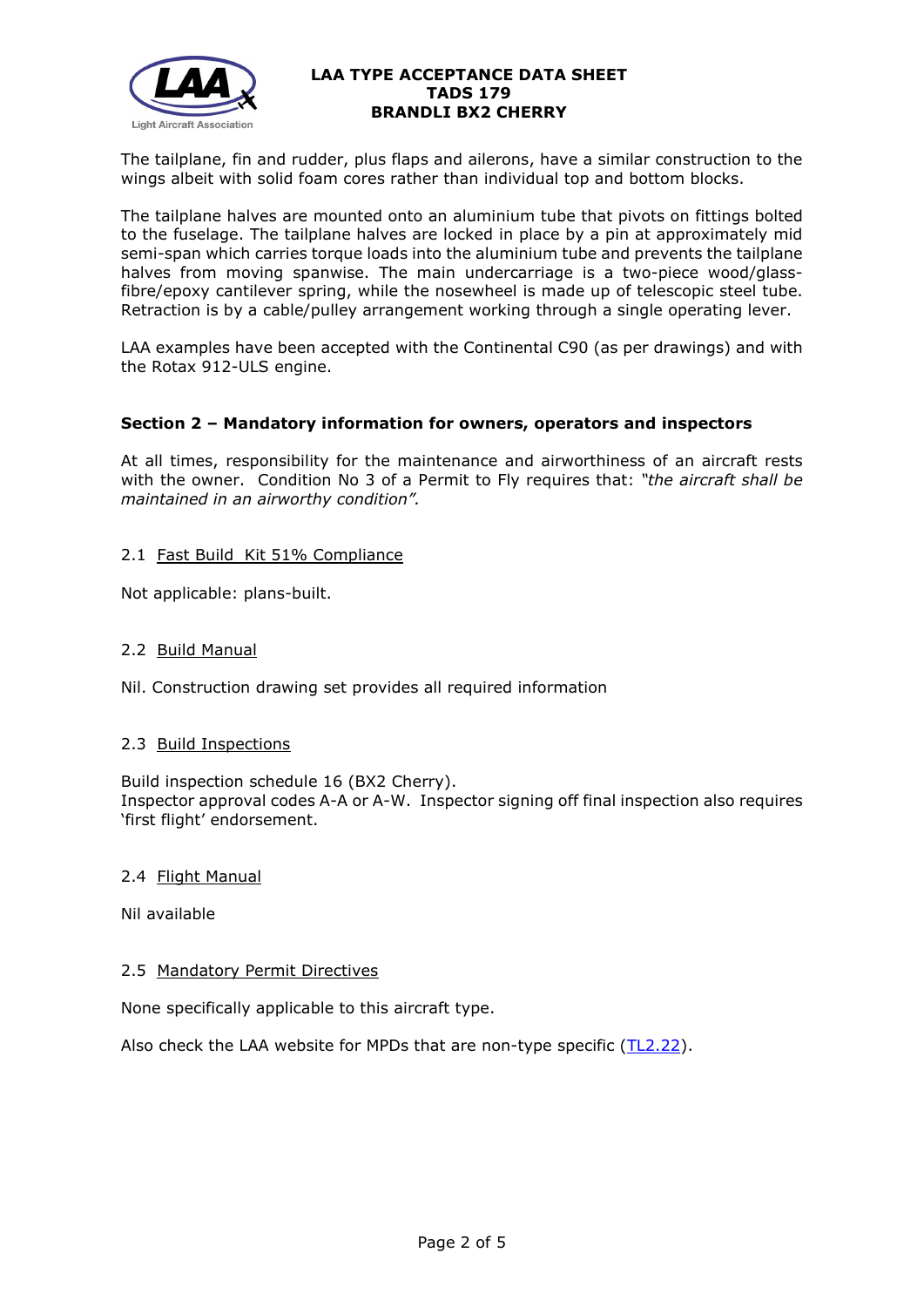

# 2.6 LAA Required Modifications (including LAA issued AILs, SBs, etc)

Modifications required by the LAA for acceptance of the type in the UK, are as follows:

| MOD-179-001 | Reinforcement of Lap Strap Attachments. The centre lap-strap<br>attachment to the fuselage has been reinforced by adding check-<br>cables between the strap attachment and the rear fuselage. The<br>outer lap-strap attachments have been reinforced by bolting the<br>strap attachment through a large 5/8" thick plywood plate glued<br>to the fuselage side between fuselage uprights.                                                |
|-------------|-------------------------------------------------------------------------------------------------------------------------------------------------------------------------------------------------------------------------------------------------------------------------------------------------------------------------------------------------------------------------------------------------------------------------------------------|
| MOD-179-002 | Reinforcement of Aileron Pushrod Attachment to Outer Wing Rib.<br>Extra glass fibre layup to reinforce outer wing rib.                                                                                                                                                                                                                                                                                                                    |
| MOD-179-003 | Fastener Safety Locking. Wire-locking or lock nuts (where<br>appropriate) or split pins rather than Loc-Tite to be used to safety<br>various fasteners throughout the airframe.                                                                                                                                                                                                                                                           |
| MOD-179-004 | Limited Aileron Deflection. Aileron deflections limited to designer's<br>recommendations (18 deg up, 14 deg down) to prevent aileron<br>stall.                                                                                                                                                                                                                                                                                            |
| MOD-179-005 | Limiting Airspeeds. Limiting airspeed changes made in line with<br>designer's recommendations, i.e. Va: 170 km/hr (91 kts), Vno:<br>219 km/hr (118 kts).                                                                                                                                                                                                                                                                                  |
| MOD-179-006 | Nose Wheel. Stiffer nosewheel assembly option to be fitted as<br>mandatory to UK aircraft.                                                                                                                                                                                                                                                                                                                                                |
| MOD-179-007 | Rear Spar Root Attachments. Rear spar attachment fittings at the<br>wing root have been bonded as well as bolted to the wing spars,<br>both inboard and outboard. It is important to check that all wooden<br>reinforcements are present as called up in the drawings. Additional<br>2 mm thick plywood doublers are required to be glued to the aft<br>side of the rear spar root of the outer wing in the area of the root<br>fittings. |
| MOD-179-008 | Additional 4 mm thick plywood packer required above aft inboard<br>root fitting, as per fwd inboard root fitting.                                                                                                                                                                                                                                                                                                                         |
| MOD-179-009 | Flap Operating Range. Flaps placarded to state that 60 flap setting<br>is for use as an aid to entry and exit of the aircraft only. Use of 60<br>degree flap setting in flight is prohibited.                                                                                                                                                                                                                                             |
| MOD-179-010 | Flap Interconnect Plate. Flap interconnect plates have been<br>extended to reduce fastener loads.                                                                                                                                                                                                                                                                                                                                         |
| MOD-179-011 | Tufnol Block in Aileron Control System. Block, part number D074,<br>enlarged and bolted attachment to the fuselage reinforced.                                                                                                                                                                                                                                                                                                            |
| MOD-179-012 | Rudder Pedal Reinforcement. The rudder pedals are reinforced by<br>using thicker tubing and multiple bolts.                                                                                                                                                                                                                                                                                                                               |
| MOD-179-013 | Fuselage Reinforcement. Glass/epoxy UD reinforcement carried<br>out to fuselage cross-member under instrument panel.                                                                                                                                                                                                                                                                                                                      |
| MOD-179-014 | Gascolator Shield. Aluminium shield fitted between exhaust and<br>gascolator.                                                                                                                                                                                                                                                                                                                                                             |
| MOD-179-015 | Fwd Fin Spar Reinforcement. Fin spar reinforced with ply around<br>area where large cutout is made for the pitch control rod to pass<br>through.                                                                                                                                                                                                                                                                                          |
| MOD-179-016 | Pitch Control System Mod. Improved locking of part number 10,<br>drg D026.                                                                                                                                                                                                                                                                                                                                                                |
| MOD 179-017 | With a Rotax 912UL/ULS engine fitted, 3 degrees engine sidethrust<br>has been found necessary to avoid an undesirable tendency to spin<br>off a power-on stall due to excessive rudder travel needed to stay<br>in balance at high power/low speed configuration. This change is<br>considered desirable with a Continental engine also.                                                                                                  |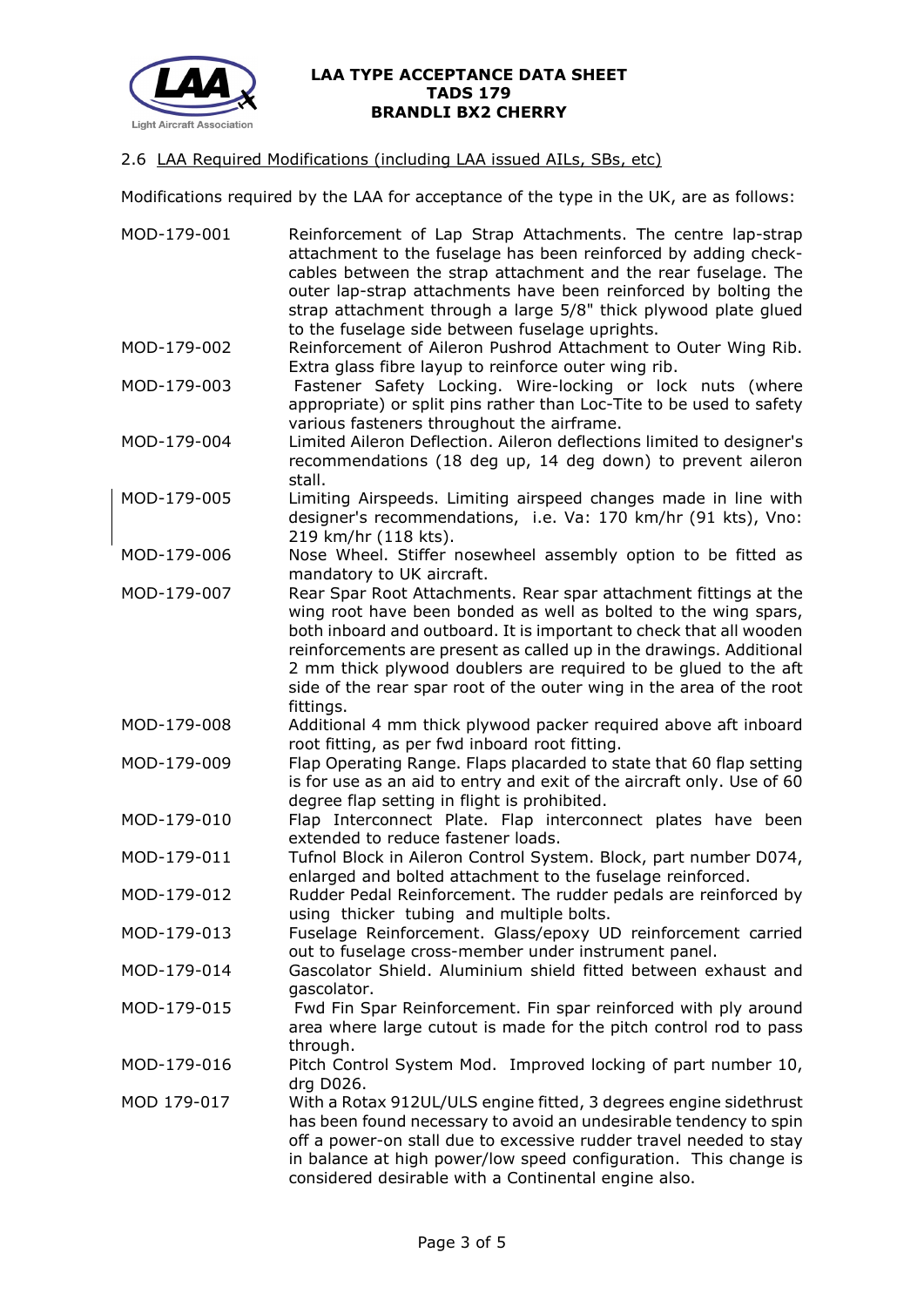

2.7 Additional engine operating limitations to be placarded or shown by instrument markings

Notes:

- Refer to the engine manufacturer's latest documentation for the definitive parameter values and recommended instruments.
- Where an instrument is not fitted, the limit need not be displayed.

## 2.8 Control surface deflections

TBD.

#### 2.9 Operating Limitations and Placards

(Note that the wording on an individual aircraft's Operating Limitations document takes precedence, if different.)

Maximum number of occupants authorised to be carried: Two

The aircraft must be operated in compliance with the following operating limitations, which shall be displayed in the cockpit by means of placards or instrument markings:

 Aerobatic Limitations Intentional spinning is prohibited Aerobatic manoeuvres are prohibited Loading Limitations Maximum Total Weight Authorised: 550 KGs CG Range: 11.42" to 15.75" aft of datum (with undercarriage down). Datum Point is: Leading edge of wing at root. Engine Limitations (Continental C90) Maximum Engine RPM: 2625 rpm. Maximum continuous engine RPM: 2475 rpm. Airspeed Limitations Maximum Indicated Airspeed: 149 Kts Maximum Indicated Airspeed with Flaps Extended: 77 Kts Maximum Manoeuvring Airspeed: 91 Kts Maximum Airspeed with U/C Extended: 91 kts Maximum Rough-Air Airspeed: 118 Kts Other Limitations The aircraft shall be flown by day and under Visual Flight Rules only. Smoking in the aircraft is prohibited.

Additional Placards:

"Occupant Warning - This Aircraft has not been Certificated to an International Requirement"

A fireproof identification plate must be fitted to fuselage, engraved or stamped with aircraft's registration letters.